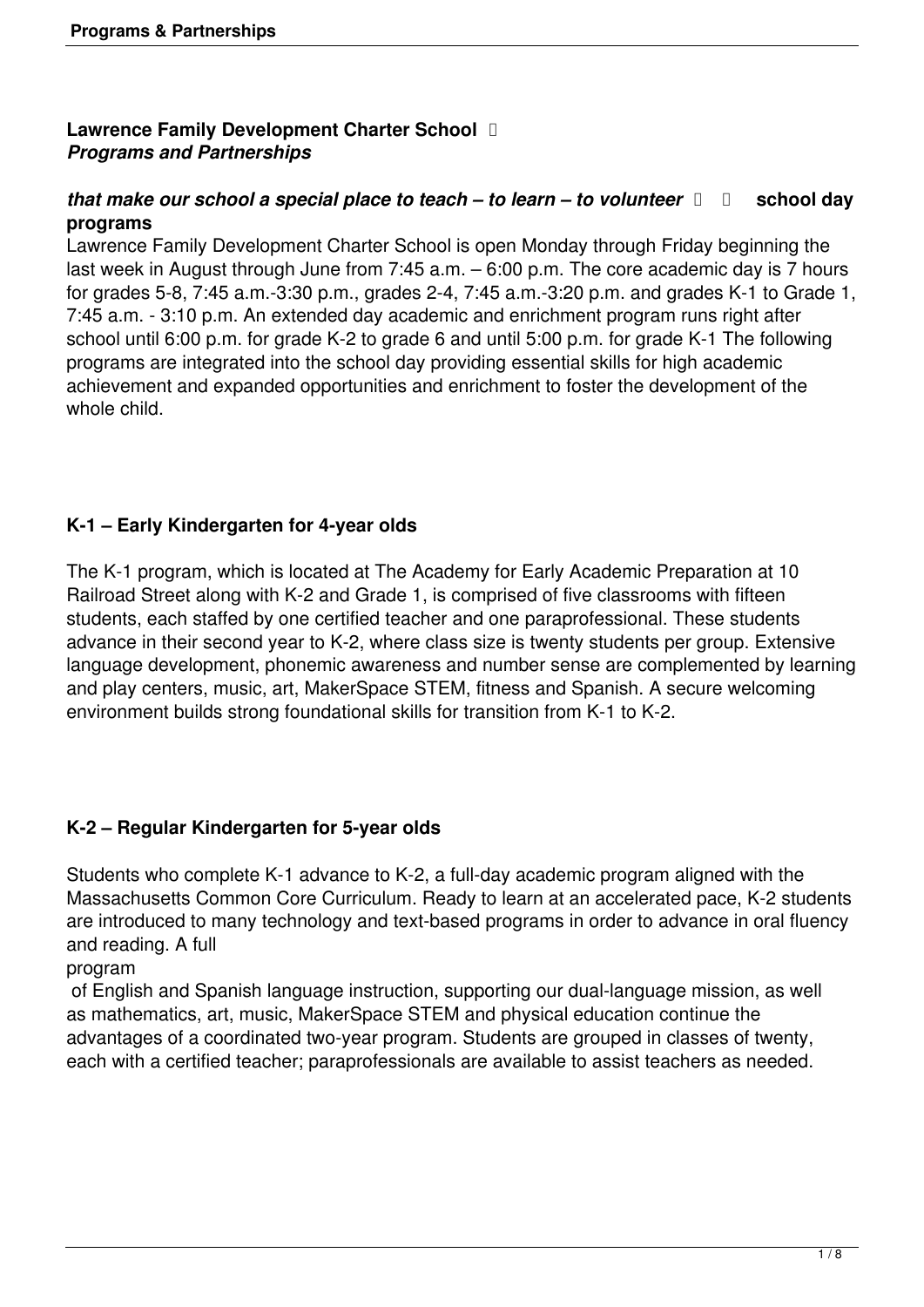{jwplayer}http://mambotube.com/files/videos/1367506280d7539.m p4&img=http://mambotube.com/files/thumbs/1367506280d7539-big-1.jpg&playlist.position=non e&width=320&height=240{/jwplayer}

# ACADEMIC PROGRAMS

LFDCS, like all Massachusetts schools, taught remotely from March, 2020 to April 2021 and plans to have all students in school for FY'2021-2022 by continuing to follow DESE guidelines. An extended day program in another building, leased by LFDCS, will provide academic and social/emotional support for students along with enrichment.

### **READING PROGRAMS**

 **Early Literacy in K through Grade 4** LFDCS successfully implemented its reading instruction using a scientifically-researched core program with extensive planning and consistent progress monitoring. LFDCS uses the *Jo*

#### *urneys*

 reading program in grades K-1 to 4, and grades 5-8 use novel units to teach the Massachusetts Common Core Standards. In each classroom in Kindergarten through grade 4 our teachers involve students in the five essential components of reading: phonemic awareness, systematic phonics, vocabulary development, reading fluency and reading comprehension. Grades 3-4 have a one-hour Language Arts block. Three times annually, student progress is monitored monthly using Dynamic Indicators of Basic Early Literacy Skills (DIBELS) and by Measures of Academic Progress (MAP). Based on this data, through our RTI (Response to Intervention) process, there is an additional 40 minutes of needs-based groups for focused instruction of Tier III students for specific attention to gaps in reading. The

#### *Accelerated Reader (AR)*

 allows students to take quizzes on the computer after they have completed reading an AR book from the library independently. Students are given AR awards during the quarterly awards assembly for earning a certain amount of points or taking a certain number of quizzes.

### **Read Across America - School-wide, Read-Aloud Celebration**

LFDCS joins schools across the country the first week in March to celebrate the birthday of Dr. Seuss (Massachusetts-born children's author, Theodore Geisel) and to foster a love of reading to students. This tradition, organized by the Student Services Coordinator and the leadership team, invites community volunteers to visit LFDCS to read to individual or small groups of children, sharing their love of reading and its importance in life. Elected officials, police and fire officials, board members, bankers, business leaders and friends and families of LFDCS volunteer to read in assigned time blocks—energizing our school community with their presence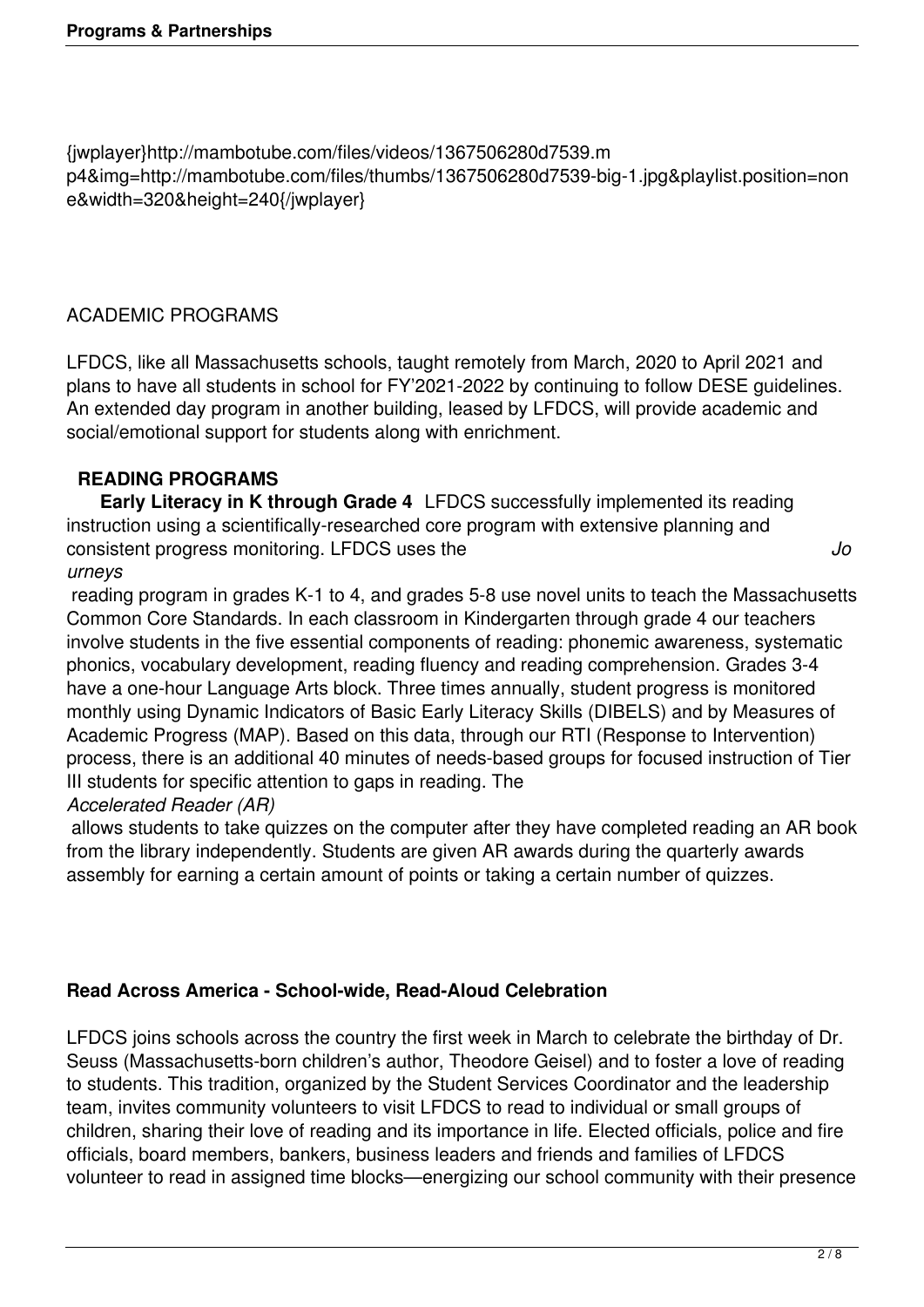and enthusiasm for reading. Grade eight students travel to the Academy and read Dr. Seuss books to the K-1 students. Each child in K-1, K-2 and grade 1 receive a hard-bound copy of a Dr. Seuss book.

## **Mathematics**

The school utilizes several resources in mathematics to meet the needs of each grade level. LFDCS uses

*Eureka Math*

which is aligned with the Massachusetts Common Core Standards. *IXL*

Interventions provide support for students who are identified through Measures of Academic Progress (MAP) assessments which is given three times annually. Based on this data, through our RTI (Response to Intervention) process, students may be grouped for specific attention to gaps in mathematics. A Title 1 Mathematics teacher for grades 2-4 provides support for these critical years when students are learning the basics upon which the understanding of mathematical processes are built.

**OTHER PROGRAMS** Special Education: **Meeting the Needs of All Learners** LFDCS is committed to providing access for all students to a quality education in the least restrictive setting. We offer an inclusion model in which students identified with specific learning needs are educated among their peers with requisite support and modifications provided by certified Special Education teachers based on individual goals written into an Individual Education Plan. External support for speech, occupational therapy and behavior management is contracted as needed to address specific needs, sometimes in a separate setting. The Special Education program is supported by a strong Parent Advisory Council where parents have indicated high levels of satisfaction with program delivery, participation and results.

# **Dual-Language Program: Academic Fluency in English and Spanish**

LFDCS is committed to the development and implementation of effective practices to support language acquisition and academic fluency in English and Spanish for all students. Dual-language fluency—building on the first language of Spanish while supporting proficiency in English—utilizes best practices to meet our priority funding goal. An evolving Sheltered English Immersion model, supporting vocabulary and content development in all subjects daily, and an academic Spanish language curriculum one period each day taught by native language educators supports parallel skills in two languages. All language instructors (English and Spanish) use Massachusetts Common Core Curriculum standards in English Language Arts to create lesson plans.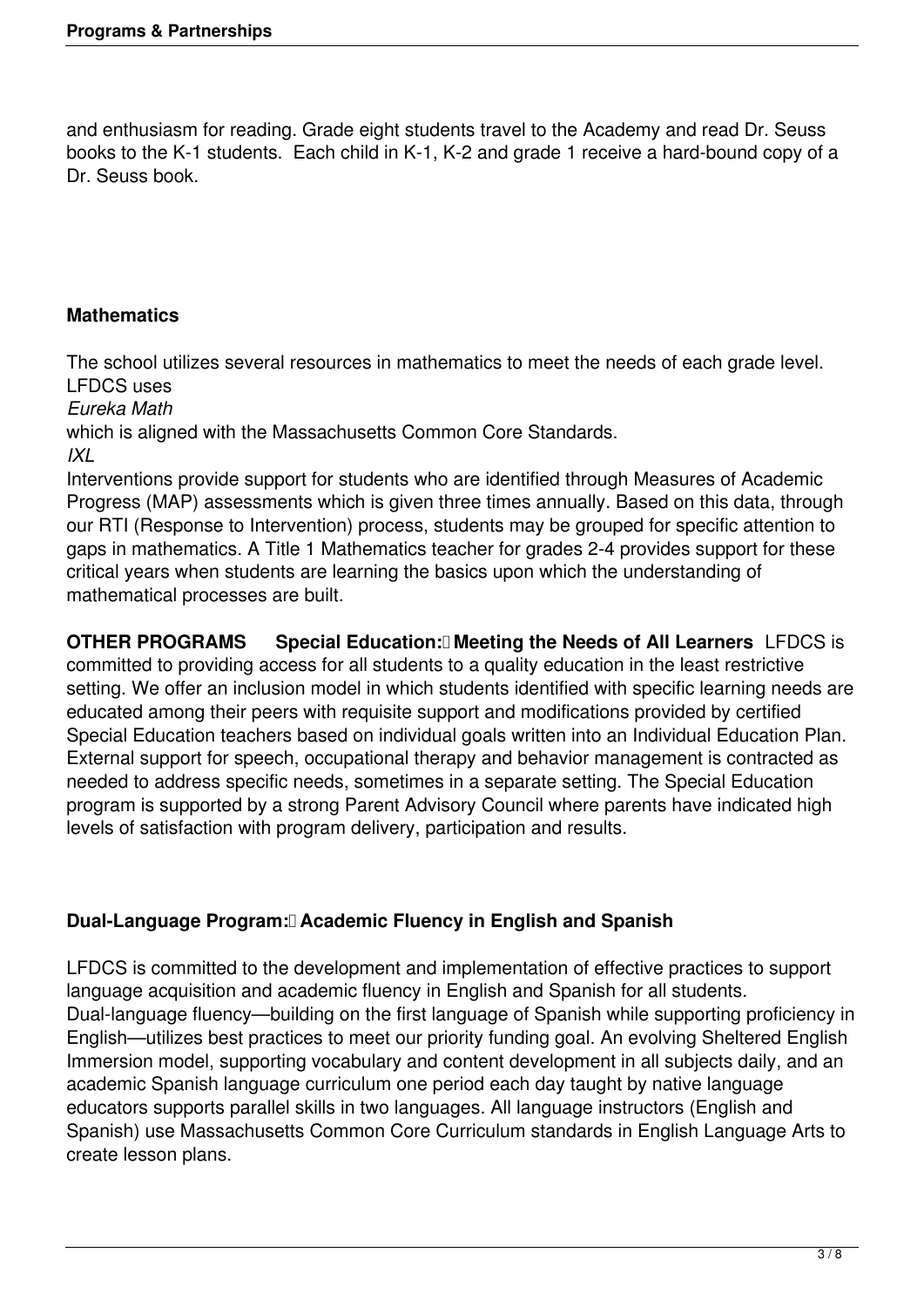# **ESL: Supporting Needs of English Language Learners**

LFDCS enrolls a student population that is 98.6% Hispanic. The overwhelming majority of students enrolling in kindergarten rank Spanish as their first or home language, necessitating a significant investment of personnel, resources and study in English Language Acquisition, particularly vocabulary development. Staff provides vocabulary-rich instructional support enhanced by visuals to increase vocabulary, comprehension and confidence. LFDCS is committed to the dual-language priority of our school (see above) and the mandates of English proficiency from the Massachusetts Department of Elementary and Secondary Education (DESE). Our program for English Language Learners (ELLs) is staffed by certified educators. Federal and state laws require that ELL students be assessed annually to measure their proficiency in reading, writing, listening and speaking English as well as the progress they are making in learning English. In fulfillment of these laws, ELL students are required to participate in ACCESS testing, which is based on the WIDA (World-Class Instructional Design and Assessment) English Language Development standards. Our goal is to provide support as long as a student needs it, and only when a student reaches a proficient level of English is support discontinued. LFDCS is in 100% compliance for all ESE ESL requirements.

# **Technology Program: Computers in Labs and in Classrooms**

LFDCS recognizes the importance of preparing our students for their future through the integration of technology in our school and curriculum. Since our founding, computer labs and the skills they foster were foremost in our priorities. Our students and teachers were able to adapt to remote learning last year with high-level instruction because the technology needed was already familiar, and we were able to provide Chromebooks to students who needed them. As both the school and technology move forward, our technology plan has evolved to incorporate computers in every classroom as well as learning centers for research and remediation. The goals are to: encourage teacher leadership through the Innovative Learning Team which helps to inspire new ideas and approaches towards Blended Learning and its relationship within the future of learning; refine a vision for the future of learning at LFDCS; work to create aspirational and feasible prototypes for implementing curricular units for short-term pilots and build next-generation competencies. LFDCS has a Digital Instructor to work with teachers on integrating more technology into instruction. Multiple carts of Chromebooks enable 1:1 use in grades 5-8. Grades K-4 has access to technology as well, sharing multiple carts of Chromebooks or IPads to use in class. Grades 5-8 use a Learning Management System, *Schoology*

, to access homework and other materials from their devices at home. LFDCS is committed to Blended Learning by integrating technology into all parts of planning, assessment and instruction. Students in grades 2-8 learn to be ethical users of technology and strengthen their computer skills with a weekly session just for that purpose.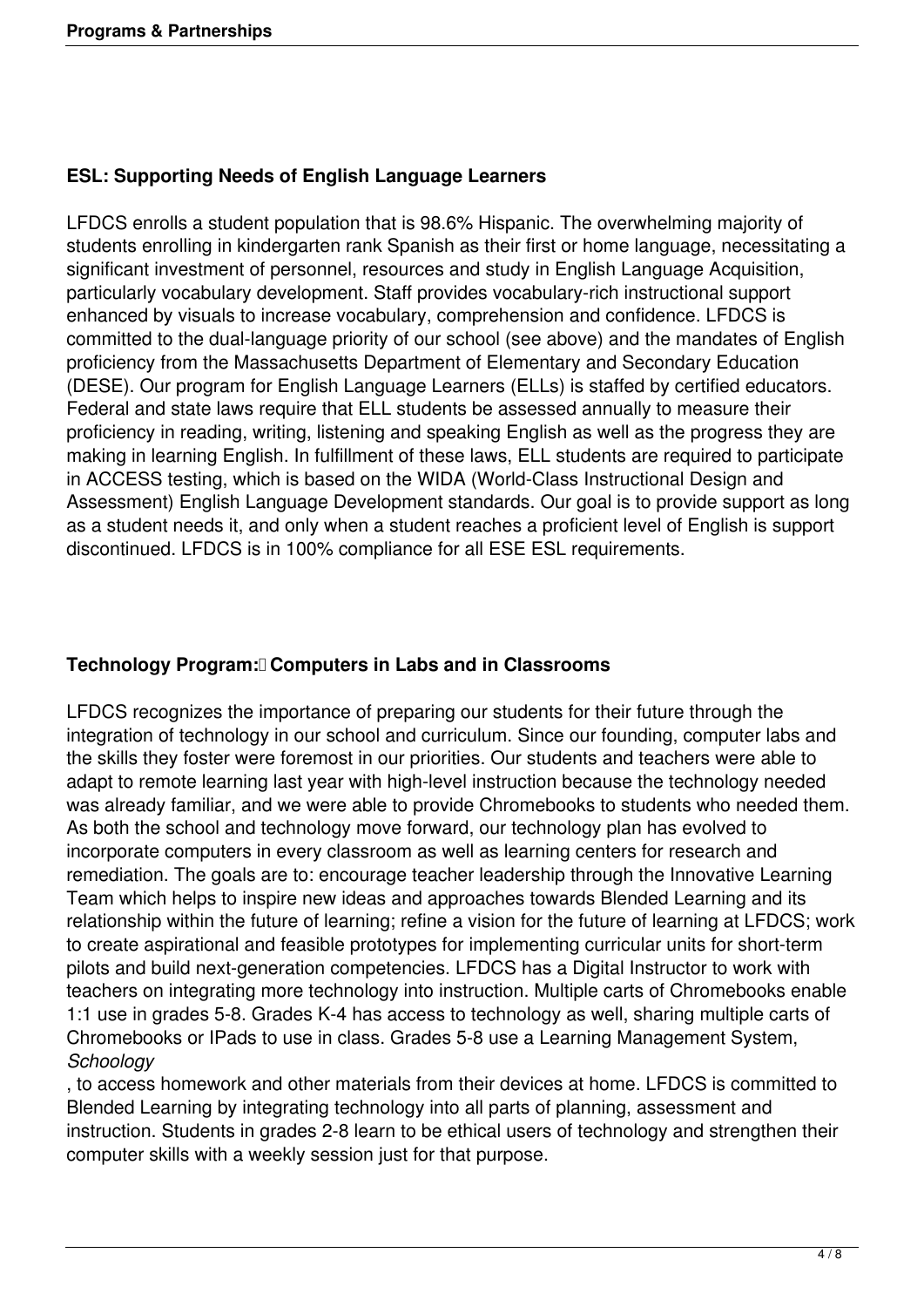## **Fine Arts Program: Full-Time Music and Art Program**

LFDCS values the arts as a meaningful and essential component in the education and development of children. Participation in the arts opens children's worlds and minds, exposes them to cultures and offers them opportunities to develop skills which enrich their lives. Art and music curricula at LFDCS are offered to all students K-1 through grade 8 by full-time, certified art and music teachers. Following the arts standards established by Massachusetts Curriculum Frameworks, children are exposed to diverse arts media and music expressions. Art and music have also been offered in after-school and summer enrichment and through an extraordinary 14-year partnership with Phillips Academy Andover which was halted because of COVID but we hope to restart this program again. Students in grades 3-8 learn and practice instruments each week with one-on-one student tutors from the Phillip's Academy-Andover Chamber Orchestra. A music room and instrument practice center and art room at the Upper School are available for all LFDCS students to have art and music classes weekly. LFDCS looks for occasions for students to show their art and perform music throughout the year.

# **Physical Education: Health and Fitness, Grades K-1-Grade 8**

LFDCS houses a state-of-the-art gymnasium built adjacent to its Upper School and is committed to the health and fitness of our students. Because the student population is growing, LFDCS began leasing a gym that once housed the city's Jewish Community Center. Students in all grades participate in physical education (PE) classes weekly and are introduced to fitness, stretching, strengthening of muscles and breathing. Students learn individual and team fitness routines as well as team sports and sportsmanship. We hope to begin again this year our after-school fitness activities that include: soccer, a running club, volleyball, wrestling, karate, cheerleading, gymnastics (Youth Development Organizations partnership) and league basketball for girls and boys in grades 5-8.

### **Grade 7 & 8: Building Leaders through Teamwork**

LFDCS offers a special teambuilding activity for students in grade 8 in place of academic classes on one day within the first two weeks of school. The program introduces students to their grade-level teaching team as they participate in a day of "outward bound" leadership challenges. These activities are intended to help students learn about classmates, teachers and themselves through lessons in building trust and friendships and build grade-level team of students and teachers that work, learn and succeed together. The goal of the program is to establish, right from day one of the school year, the importance of communication, working together, respecting each other's' views and opinions and to successfully complete the tasks assigned as a team.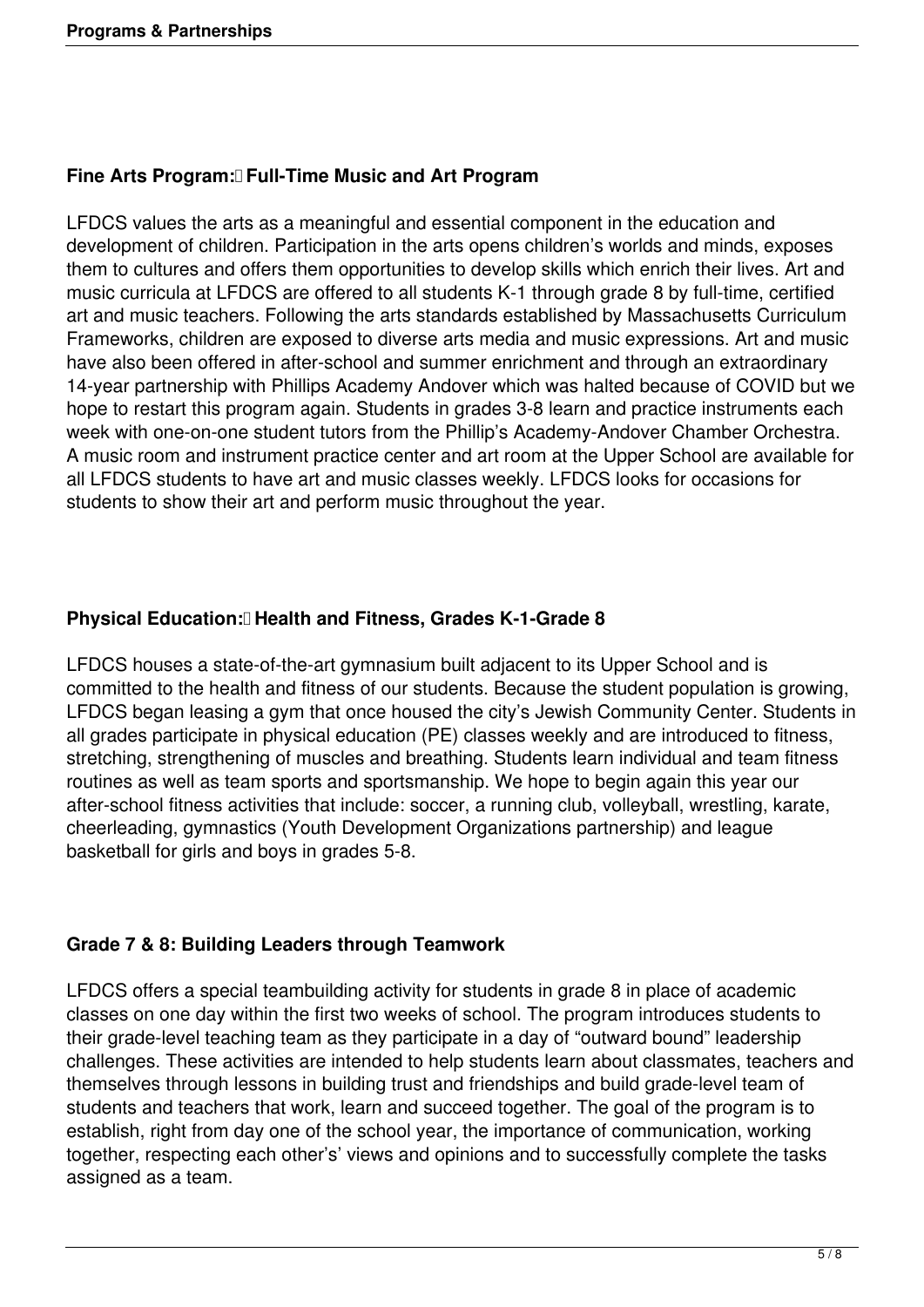## **" Opening Doors"** Program: Successful Transition to High School

# LFDCS invests in the futures of our graduates through our *Opening Doors*

 program. The Secondary School Coordinators work with every student in grades 6, 7 and 8 and their families to understand the process of making the transition from LFDCS to high school and the many options and opportunities they may pursue. Workshops in SSAT prep and partnerships with area private secondary schools and youth organizations help connect our students to individuals and interests to broaden their experiences and vision. Connections to after school and summer enrichment, coordinated by the Secondary School Coordinators, introduces students to journalism, robotics, fine arts, theater, private schools and college campuses. Intensive attention to applications, essays and interviews are completed in early fall of eighth grade. A High School Fair for eighth grade students and their parents provides on-site information to all area schools including many of the top secondary schools in the United States. Application and acceptance rates of over 50% consistently send our graduates to bright futures. Some of the high schools that our students attend are: Academy at Notre Dame, Berkshire School, Bradford Christian Academy, Central Catholic High School, Clark School, Concord Academy, Darien High School, Deerfield Academy, The Derryfield School, Fryeburg Academy, Glastonbury High School, The Governor's Academy, Lowell Catholic High School, Maine Central Institute, Miss Hall's School, Noble and Greenough, Notre Dame Cristo Rey High School, Pentucket High School, Pingree School, Phillips Academy (Andover), Ridgefield High School, St. John's Preparatory School, St Mark's School, The Academy at Penguin Hall, White Mountain School, Greater Lawrence Technical High School, Whittier Regional Vocational Technical High School, Lawrence High School and Methuen High School. After graduation, our Secondary School Coordinators support LFDCS graduates by tracking student progress to ensure positive experiences and retention. These services help to create outreach mechanisms and gatherings to reunite alumni in age-appropriate groups. By re-connecting alumni to LFDCS, it provides participation opportunities that build allegiances and support for the school. Many of our alumni are invited to speak at special events such as at the LFDCS graduation and fundraisers and invited to become trustees on the LFDCS Board of Trustees.

### Ambassadors Program: Leadership in Action, Grades 5-8

LFDCS inaugurated in 2006 the Ambassadors' Program to commence with the opening of the Upper School. The ambassadors apply and are chosen based on the following criteria: excellence of character, academic scholarship responsibility, reliability and integrity. The ambassadors represent LFDCS by leading school tours for visitors, funders and potential students. They meet with elected officials and business leaders—learning the roles of leadership in a community and showing others, by example, the qualities and expectations of students at LFDCS.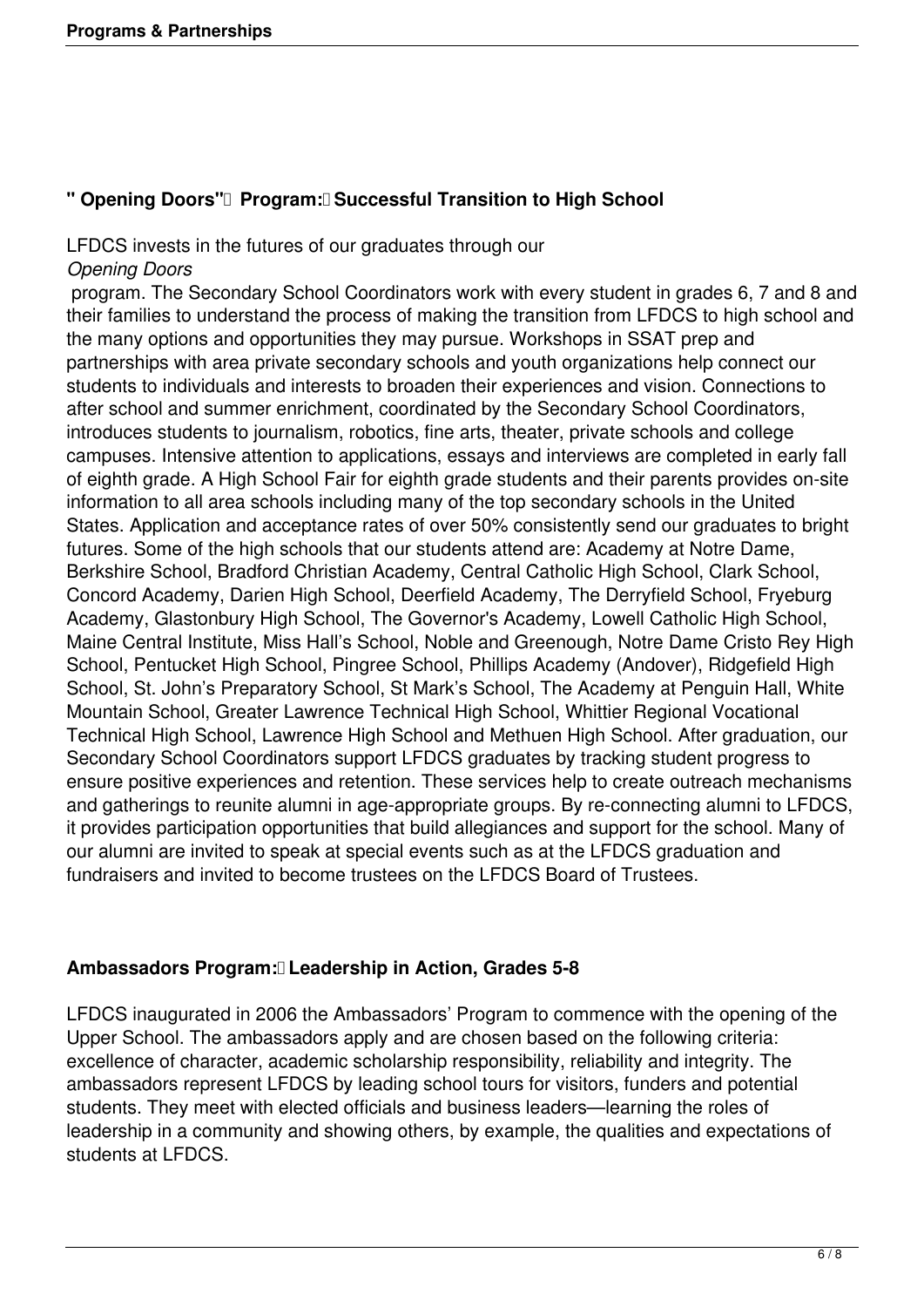#### **Community Service: Opportunities to Make a Difference**

LFDCS was founded with a mission for high expectations for student success including the important lessons of life and leadership which are learned through service to others. Building a better community through the efforts of individuals at all ages is an important goal for our school. Keeping our school, neighborhoods and parks environmentally clean and free from graffiti, gathering food for hungry families, tutoring younger children with reading and math, maintaining the school gardens, and helping senior citizens study citizenship are some of the valuable projects our students participate in at LFDCS as part of community service and service learning. Students usually begin community service projects in Grade 7, with 30 hours needed to be documented to graduate.COVID-19 prevented students from doing community service for last year and was replaced by a civics education project. LFDCS will revisit the community service program once information on school routines related to COVID-19 are clear for the coming school year.

# Libraries: **Resources for Reading and Research (Upper & Lower Schools; Family Library at K-1)**

LFDCS provides special places for reading and literacy throughout its facilities. A library for grades 2-4 in the Lower School contains thousands of donated and purchased books, kits for classroom and home lessons and space to work quietly on special projects. The Alekal Library at the Upper School provides fiction and nonfiction middle-grade literature, reference books and an internet-connected computer center to support student research, writing and learning. A Computer Literacy Specialist works out of the Upper School Library to support students' in the Lower and Upper School use of technology in content, reading, research and digital citizenship.

### **Social-Emotional Learning: The Leader in Me**

Massachusetts and LFDCS recognizes that we educate the whole child and the effect that social–emotional (SEL) health has on learning.

### *The Leader in Me*

 by Sean Covey is a philosophy that is helping schools inspire greatness in all students while engaging school staff in a common approach to social-emotional supports. As a pilot project in SY'2017-2018 and completely implemented school wide in 2018-2019, Covey's book inspired LFDCS' grade five teachers to successfully implement Steven Covey's 7 Healthy Habits into their classrooms to foster leadership skills in students. This approach helps students become successful members of the LFDCS community as well as successful citizens. To apply this